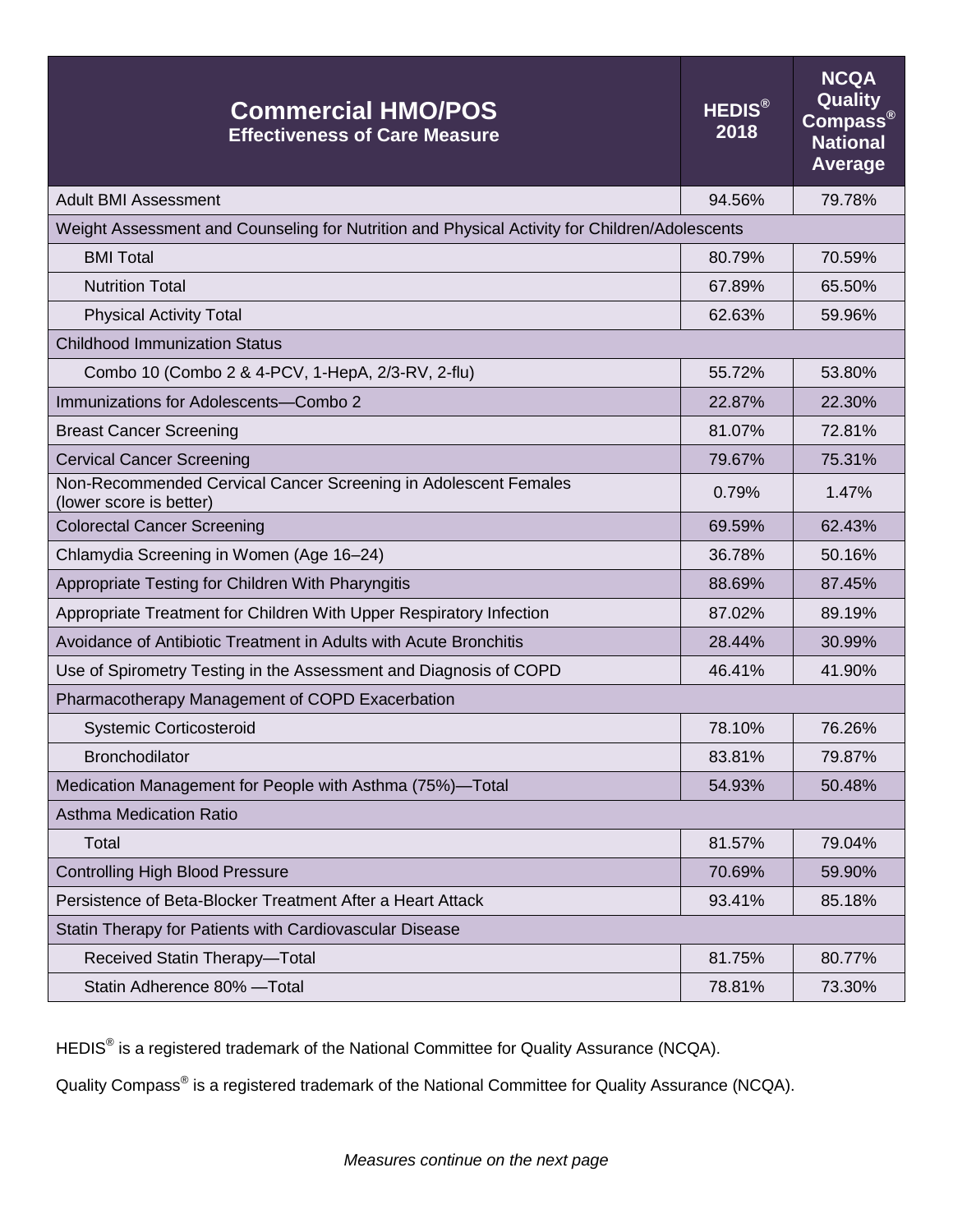| <b>Comprehensive Diabetes Care</b>                                                            |           |           |  |
|-----------------------------------------------------------------------------------------------|-----------|-----------|--|
| <b>HbA1c Test</b>                                                                             | 95.26%    | 90.96%    |  |
| HbA1c Level Not Controlled (>9.0%) (lower score is better)                                    | 21.53%    | 31.91%    |  |
| HbA1c Level Control (<8.0%)                                                                   | 67.88%    | 57.48%    |  |
| HbA1c Level Good Control (<7.0%)                                                              | 45.00%    | 38.57%    |  |
| Eye Exam                                                                                      | 61.31%    | 54.06%    |  |
| <b>Monitor Nephropathy</b>                                                                    | 92.52%    | 90.38%    |  |
| <b>BP Control &lt;140/90</b>                                                                  | 67.70%    | 60.82%    |  |
| Statin Therapy for patients with Diabetes                                                     |           |           |  |
| Received Statin Therapy-Total                                                                 | 62.94%    | 61.02%    |  |
| Statin Adherence 80%                                                                          | 73.80%    | 65.99%    |  |
| Disease-Modifying Anti-Rheumatic Drug Therapy for Rheumatoid Arthritis                        | 92.25%    | 88.62%    |  |
| Use of Imaging Studies for Low Back Pain                                                      | 79.16%    | 75.16%    |  |
| Antidepressant Medication Management                                                          |           |           |  |
| <b>Effective Acute Phase Treatment</b>                                                        | 74.38%    | 67.11%    |  |
| <b>Effective Continuation Phase Treatment</b>                                                 | 57.36%    | 51.53%    |  |
| Follow-Up Care for Children Prescribed ADHD Medication                                        |           |           |  |
| Initiation                                                                                    | 44.89%    | 41.13%    |  |
| Maintenance                                                                                   | 50.96%    | 47.07%    |  |
| Follow-Up After Hospitalization for Mental Illness                                            |           |           |  |
| 30 Days                                                                                       | 74.07%    | 68.66%    |  |
| 7 Days                                                                                        | 50.51%    | 46.63%    |  |
| Follow-Up After Emergency Department Visit for Mental Illness                                 |           |           |  |
| 30 Days                                                                                       | 55.90%    | 60.02%    |  |
| 7 Days                                                                                        | 40.00%    | 45.97%    |  |
| Follow-Up After Emergency Department Visit for Alcohol and Other Drug Dependence              |           |           |  |
| 30 Days                                                                                       | 12.50%    | 14.07%    |  |
| 7 Days                                                                                        | 6.62%     | 10.18%    |  |
| Use of Multiple Concurrent Antipsychotics in Children and Adolescents (lower score is better) |           |           |  |
| Ages $1-5$                                                                                    | <b>NA</b> | <b>NA</b> |  |
| Ages 6-11                                                                                     | <b>NA</b> | <b>NA</b> |  |
| Ages 12-17                                                                                    | 4.17%     | <b>NA</b> |  |
| Total                                                                                         | 4.03%     | <b>NA</b> |  |

*Measures continue on the next page*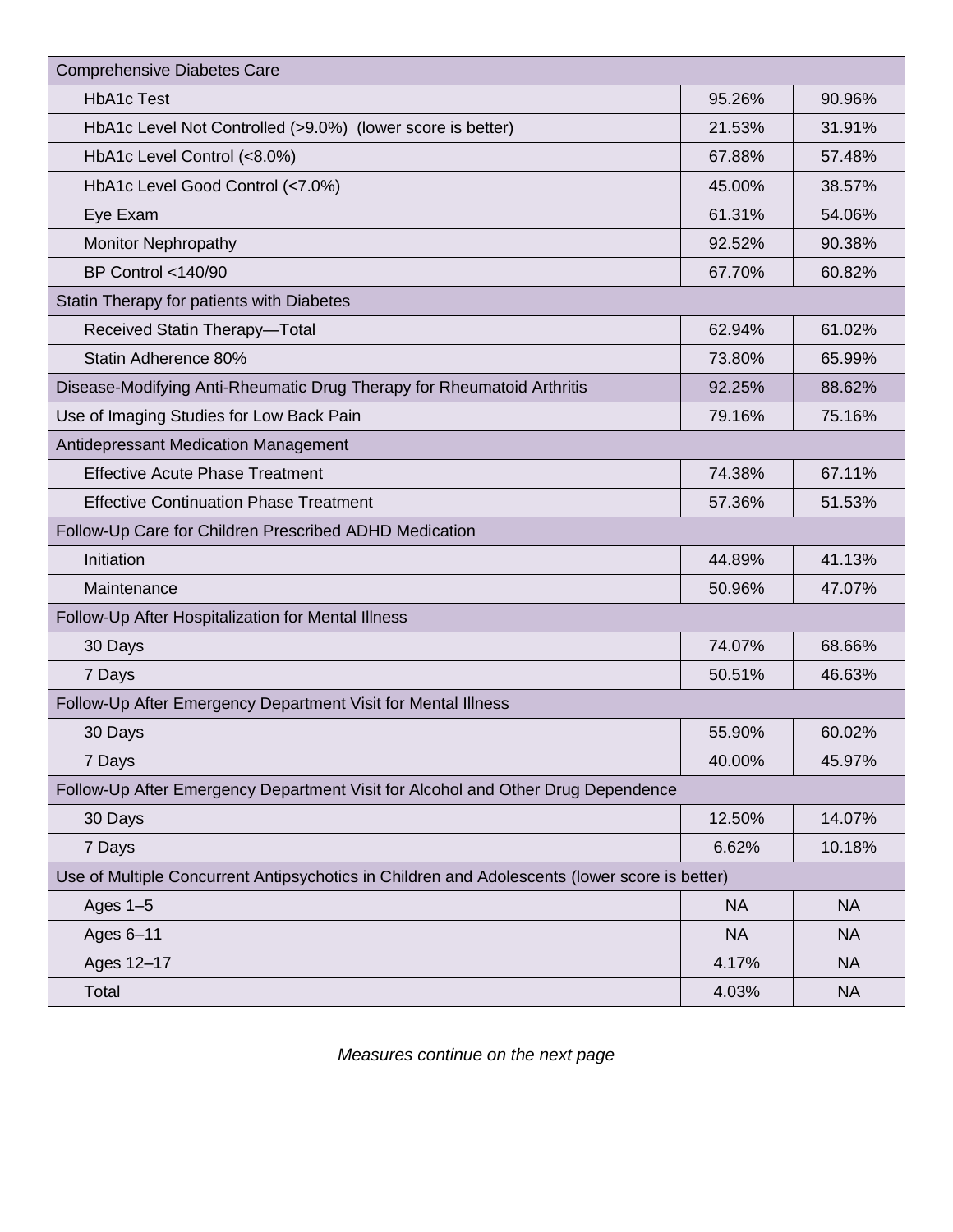| Metabolic Monitoring for Children and Adolescents on Antipsychotics                      |           |           |  |
|------------------------------------------------------------------------------------------|-----------|-----------|--|
| Ages $1-5$                                                                               | <b>NA</b> | <b>NA</b> |  |
| Ages 6-11                                                                                | 41.94%    | 32.69%    |  |
| Ages 12-17                                                                               | 41.03%    | 37.34%    |  |
| Total                                                                                    | 40.40%    | 36.07%    |  |
| Annual Monitoring for Patients on Persistent Medications                                 |           |           |  |
| Angiotensin converting enzyme (ACE) inhibitors or angiotensin receptor<br>blockers (ARB) | 86.43%    | 83.92%    |  |
| <b>Diuretics</b>                                                                         | 86.26%    | 83.38%    |  |
| Total                                                                                    | 86.36%    | 83.71%    |  |
| Initiation and Engagement of Alcohol and Other Drug Dependence Treatment                 |           |           |  |
| Initiation of AOD Treatment Total                                                        | 38.16%    | 36.11%    |  |
| <b>Engagement of AOD Treatment Total</b>                                                 | 12.57%    | 12.65%    |  |
| <b>Prenatal and Postpartum Care</b>                                                      |           |           |  |
| <b>Timeliness of Prenatal Care</b>                                                       | 85.33%    | 84.34%    |  |
| Postpartum Care                                                                          | 88.59%    | 75.05%    |  |
| Use of First-Line Psychosocial Care for Children and Adolescents on Antipsychotics       |           |           |  |
| Ages 12-17                                                                               | 69.57%    | 57.09%    |  |
| Total                                                                                    | 62.26%    | 54.52%    |  |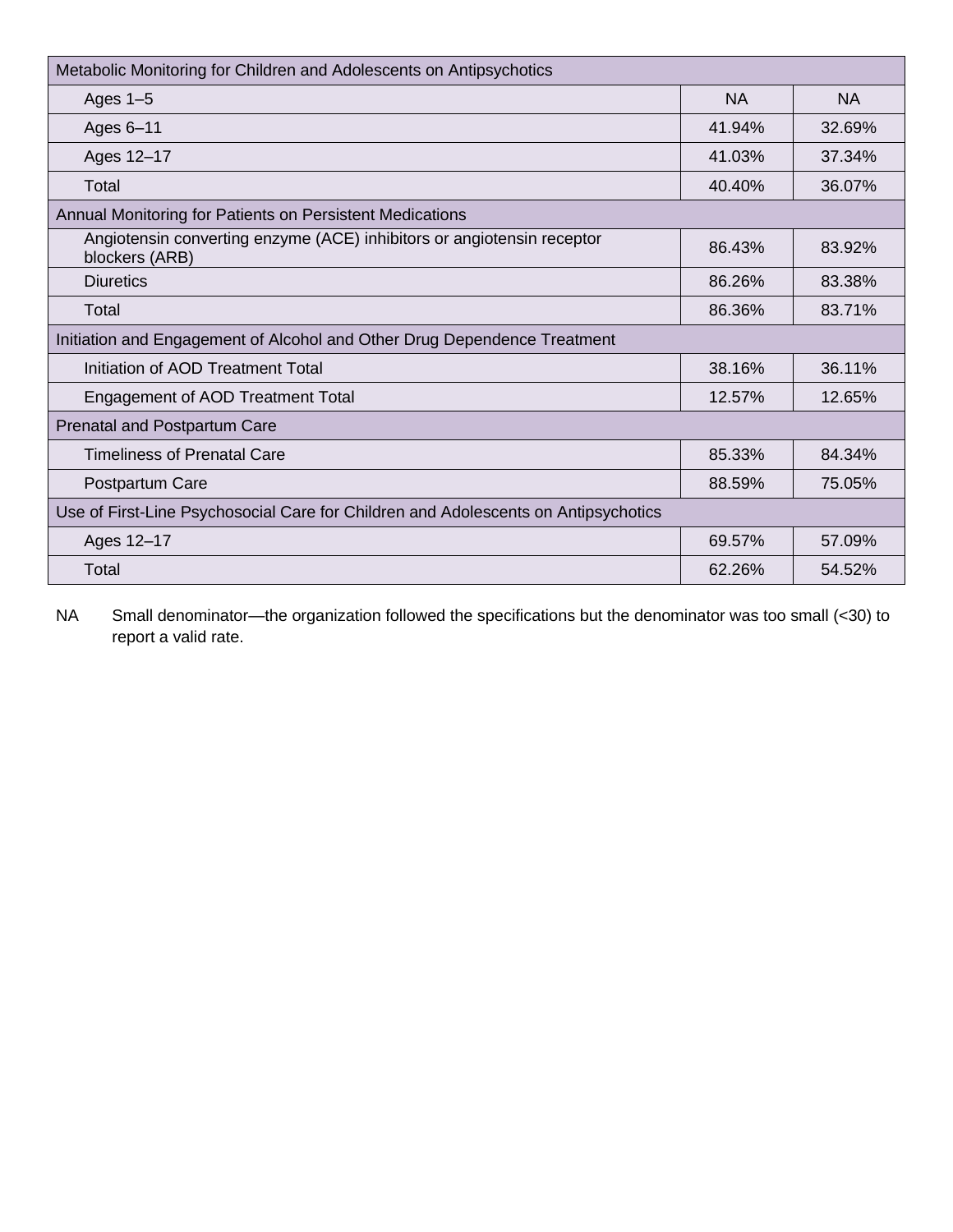| <b>Illinois Medicare Advantage HMO</b><br><b>Effectiveness of Care Measure</b><br>MA HMO received 4 stars for its HMO plans in Illinois,<br>based on a five-star rating system | <b>HEDIS</b><br>2018 | <b>NCQA</b><br>Quality<br><b>Compass</b><br><b>National</b><br><b>Average</b> | 2019<br><b>Medicare</b><br>Stars* |
|--------------------------------------------------------------------------------------------------------------------------------------------------------------------------------|----------------------|-------------------------------------------------------------------------------|-----------------------------------|
| Adult BMI Assessment ★                                                                                                                                                         | 95.13%               | 96.11%                                                                        | 4 stars                           |
| Breast Cancer Screening ★                                                                                                                                                      | 78.27%               | 75.39%                                                                        | 4 stars                           |
| Colorectal Cancer Screening ★                                                                                                                                                  | 66.67%               | 72.46%                                                                        | 3 stars                           |
| Non-Recommended PSA-Based Screening in Older Men<br>(lower score is better)                                                                                                    | 28.54%               | 33.63%                                                                        |                                   |
| Use of Spirometry Testing in the Assessment and Diagnosis of COPD                                                                                                              | 31.76%               | 37.71%                                                                        |                                   |
| Pharmacotherapy Management of COPD Exacerbation                                                                                                                                |                      |                                                                               |                                   |
| <b>Systemic Corticosteroid</b>                                                                                                                                                 | 78.45%               | 71.17%                                                                        |                                   |
| <b>Bronchodilator</b>                                                                                                                                                          | 77.35%               | 78.91%                                                                        |                                   |
| Controlling High Blood Pressure ★                                                                                                                                              | 72.99%               | 72.45%                                                                        | 3 stars                           |
| Persistence of Beta-Blocker Treatment After a Heart Attack                                                                                                                     | 91.40%               | 90.00%                                                                        |                                   |
| Statin Therapy for Patients with Cardiovascular Disease                                                                                                                        |                      |                                                                               |                                   |
| Received Statin Therapy-Total                                                                                                                                                  | 79.53%               | 79.48%                                                                        | 3 stars                           |
| Statin Adherence 80%-Total                                                                                                                                                     | 84.19%               | 77.33%                                                                        |                                   |
| <b>Comprehensive Diabetes Care</b>                                                                                                                                             |                      |                                                                               |                                   |
| <b>HbA1c Test</b>                                                                                                                                                              | 93.19%               | 94.54%                                                                        |                                   |
| HbA1c Level Not Controlled (>9.0%) (lower score is better) ★                                                                                                                   | 20.19%               | 18.67%                                                                        | 4 stars                           |
| HbA1c Level Control (<8.0%)                                                                                                                                                    | 70.56%               | 69.72%                                                                        |                                   |
| Eye Exam $\star$                                                                                                                                                               | 72.26%               | 75.12%                                                                        | 3 stars                           |
| Monitor Nephropathy ★                                                                                                                                                          | 97.57%               | 96.28%                                                                        | 5 stars                           |
| <b>BP Control &lt;140/90</b>                                                                                                                                                   | 65.45%               | 70.43%                                                                        |                                   |
| Statin Therapy for Patients with Diabetes                                                                                                                                      |                      |                                                                               |                                   |
| Received Statin Therapy-Total                                                                                                                                                  | 71.46%               | 71.98%                                                                        |                                   |
| Statin Adherence 80%-Total                                                                                                                                                     | 80.87%               | 74.73%                                                                        |                                   |
| Disease-Modifying Anti-Rheumatic Drug Therapy for Rheumatoid<br>Arthritis ★                                                                                                    | 86.89%               | 79.36%                                                                        | 4 stars                           |
| Osteoporosis Management in Women Who Had a Fracture ★                                                                                                                          | 35.82%               | 48.37%                                                                        | 2 stars                           |

\*CMS created the Star Ratings to provide quality and performance information consistent with CMS' quality strategy of optimizing health outcomes by improving quality and transforming the health care system. The Star Ratings range from 1 to 5 Stars with 5 Stars being the highest rating. There are several data sources that contribute to the Star Rating as defined by CMS. These results are from the HEDIS data sources that focus on Effectiveness of Care and CAHPS.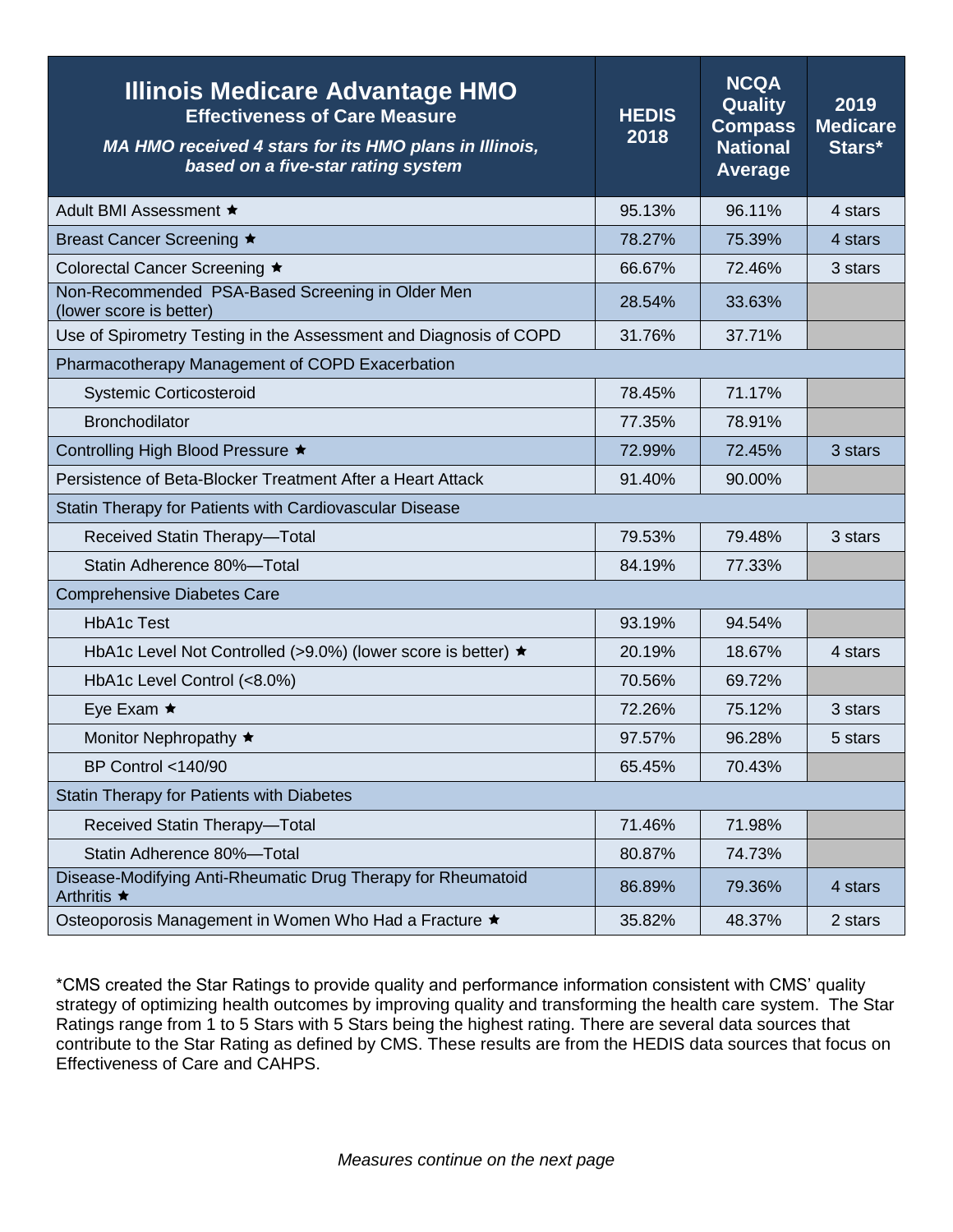| Antidepressant Medication Management                                                      |           |        |         |
|-------------------------------------------------------------------------------------------|-----------|--------|---------|
| <b>Effective Acute Phase Treatment</b>                                                    | 79.51%    | 71.97% |         |
| <b>Effective Continuation Phase Treatment</b>                                             | 68.78%    | 56.92% |         |
| Follow-Up After Hospitalization for Mental Illness                                        |           |        |         |
| 30 Days                                                                                   | 39.58%    | 55.20% |         |
| 7 Days                                                                                    | 22.92%    | 34.29% |         |
| Potentially Harmful Drug-Disease Interactions in Elderly                                  |           |        |         |
| Falls (lower score is better)                                                             | 51.82%    | 47.02% |         |
| Dementia (lower score is better)                                                          | 49.70%    | 46.45% |         |
| Chronic renal failure (lower score is better)                                             | 7.10%     | 9.79%  |         |
| Combined (lower score is better)                                                          | 45.14%    | 40.82% |         |
| Use of High-Risk Medications in the Elderly                                               |           |        |         |
| One or More High-Risk Medications (lower score is better)                                 | 12.75%    | 14.13% |         |
| Two or More High-Risk Medications (lower score is better)                                 | 7.51%     | 9.40%  |         |
| Initiation and Engagement of Alcohol and Other Drug Dependence Treatment                  |           |        |         |
| Initiation of AOD Treatment Total                                                         | 38.46%    | 36.08% |         |
| <b>Engagement of AOD Treatment Total</b>                                                  | 5.64%     | 4.84%  |         |
| <b>Medication Reconciliation Post-Discharge</b>                                           | 58.39%    | 57.39% | 3 stars |
| Follow-Up After Emergency Department Visit for Mental Illness                             |           |        |         |
| 30 Days                                                                                   | 64.79%    | 47.85% |         |
| 7 Days                                                                                    | 52.11%    | 32.17% |         |
| Follow-Up After Emergency Department Visit for Alcohol and Other Drug Abuse or Dependence |           |        |         |
| 30 Days                                                                                   | <b>NA</b> | 11.93% |         |
| 7 Days                                                                                    | <b>NA</b> | 8.68%  |         |

\* Medicare Star Measure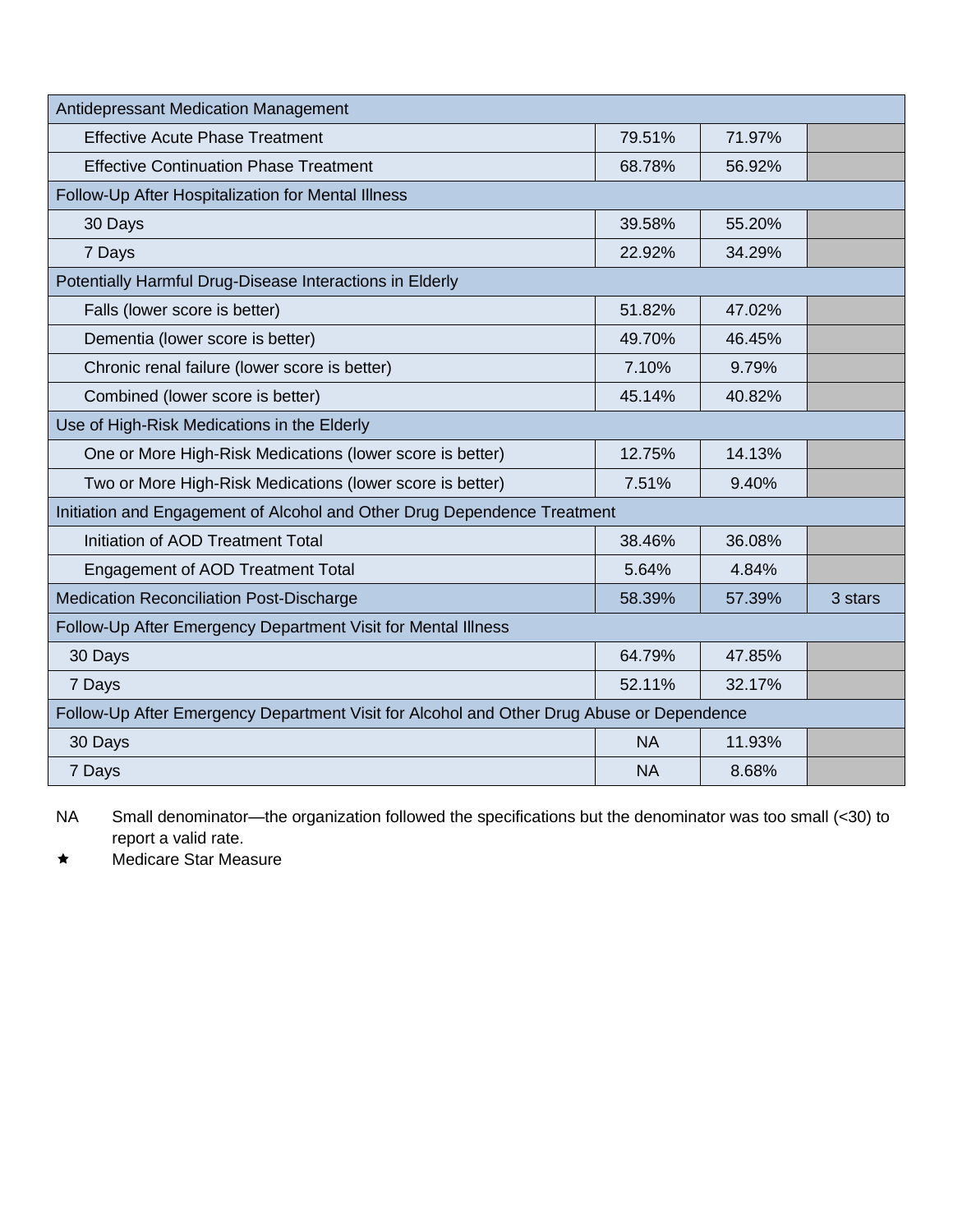| <b>Iowa/Nebraska Medicare Advantage HMO</b><br><b>Effectiveness of Care Measure</b><br><b>MA Midwest HMO received 3 stars for its HMO plans in</b><br>lowa/Nebraska, based on a five-star rating system | <b>HEDIS</b><br>2018 | <b>NCQA</b><br>Quality<br><b>Compass</b><br><b>National</b><br><b>Average</b> | 2019<br><b>Medicare</b><br><b>Stars</b> |
|---------------------------------------------------------------------------------------------------------------------------------------------------------------------------------------------------------|----------------------|-------------------------------------------------------------------------------|-----------------------------------------|
| Adult BMI Assessment ★                                                                                                                                                                                  | 82.31%               | 94.86%                                                                        | 2 stars                                 |
| Breast Cancer Screening ★                                                                                                                                                                               | 78.03%               | 72.12%                                                                        | 4 stars                                 |
| Colorectal Cancer Screening ★                                                                                                                                                                           | 64.72%               | 69.16%                                                                        | 3 stars                                 |
| Non-Recommended PSA-Based Screening in Older Men<br>(lower score is better)                                                                                                                             | 29.07%               | 30.67%                                                                        |                                         |
| Use of Spirometry Testing in the Assessment and Diagnosis of COPD                                                                                                                                       | <b>NA</b>            | 33.61%                                                                        |                                         |
| Pharmacotherapy Management of COPD Exacerbation                                                                                                                                                         |                      |                                                                               |                                         |
| <b>Systemic Corticosteroid</b>                                                                                                                                                                          | <b>NA</b>            | 70.19%                                                                        |                                         |
| <b>Bronchodilator</b>                                                                                                                                                                                   | <b>NA</b>            | 80.81%                                                                        |                                         |
| Controlling High Blood Pressure ★                                                                                                                                                                       | 52.96%               | 70.59%                                                                        | 2 stars                                 |
| Statin Therapy for Patients with Cardiovascular Disease                                                                                                                                                 |                      |                                                                               |                                         |
| Received Statin Therapy-Total                                                                                                                                                                           | 67.50%               | 78.90%                                                                        | No rating                               |
| Statin Adherence 80%-Total                                                                                                                                                                              | <b>NA</b>            | 76.12%                                                                        | No rating                               |
| Persistence of Beta-Blocker Treatment After a Heart Attack                                                                                                                                              | <b>NA</b>            | 89.99%                                                                        |                                         |
| <b>Comprehensive Diabetes Care</b>                                                                                                                                                                      |                      |                                                                               |                                         |
| <b>HbA1c Test</b>                                                                                                                                                                                       | 93.66%               | 93.59%                                                                        |                                         |
| HbA1c Level Not Controlled (>9.0%) (lower score is better) ★                                                                                                                                            | 42.96%               | 26.30%                                                                        | 2 stars                                 |
| HbA1c Level Control (<8.0%)                                                                                                                                                                             | 51.41%               | 63.67%                                                                        |                                         |
| Eye Exam $\star$                                                                                                                                                                                        | 60.56%               | 71.51%                                                                        | 2 stars                                 |
| Monitor Nephropathy ★                                                                                                                                                                                   | 98.59%               | 95.62%                                                                        | 5 stars                                 |
| <b>BP Control &lt;140/90</b>                                                                                                                                                                            | 50.70%               | 66.88%                                                                        |                                         |
| Statin Therapy for Patients with Diabetes                                                                                                                                                               |                      |                                                                               |                                         |
| Received Statin Therapy-Total                                                                                                                                                                           | 77.22%               | 72.27%                                                                        |                                         |
| Statin Adherence 80%-Total                                                                                                                                                                              | 80.33%               | 73.83%                                                                        |                                         |
| Disease-Modifying Anti-Rheumatic Drug Therapy for Rheumatoid<br>Arthritis ★                                                                                                                             | <b>NA</b>            | 77.19%                                                                        | No rating                               |
| Osteoporosis Management in Women Who Had a Fracture ★                                                                                                                                                   | <b>NA</b>            | 46.33%                                                                        | No rating                               |
| Antidepressant Medication Management                                                                                                                                                                    |                      |                                                                               |                                         |
| <b>Effective Acute Phase Treatment</b>                                                                                                                                                                  | 90.32%               | 69.78%                                                                        |                                         |
| <b>Effective Continuation Phase Treatment</b>                                                                                                                                                           | 87.10%               | 54.98%                                                                        |                                         |
| Follow-Up After Hospitalization for Mental Illness                                                                                                                                                      |                      |                                                                               |                                         |
| 30 Days                                                                                                                                                                                                 | <b>NA</b>            | 52.15%                                                                        |                                         |
| 7 Days                                                                                                                                                                                                  | <b>NA</b>            | 31.77%                                                                        |                                         |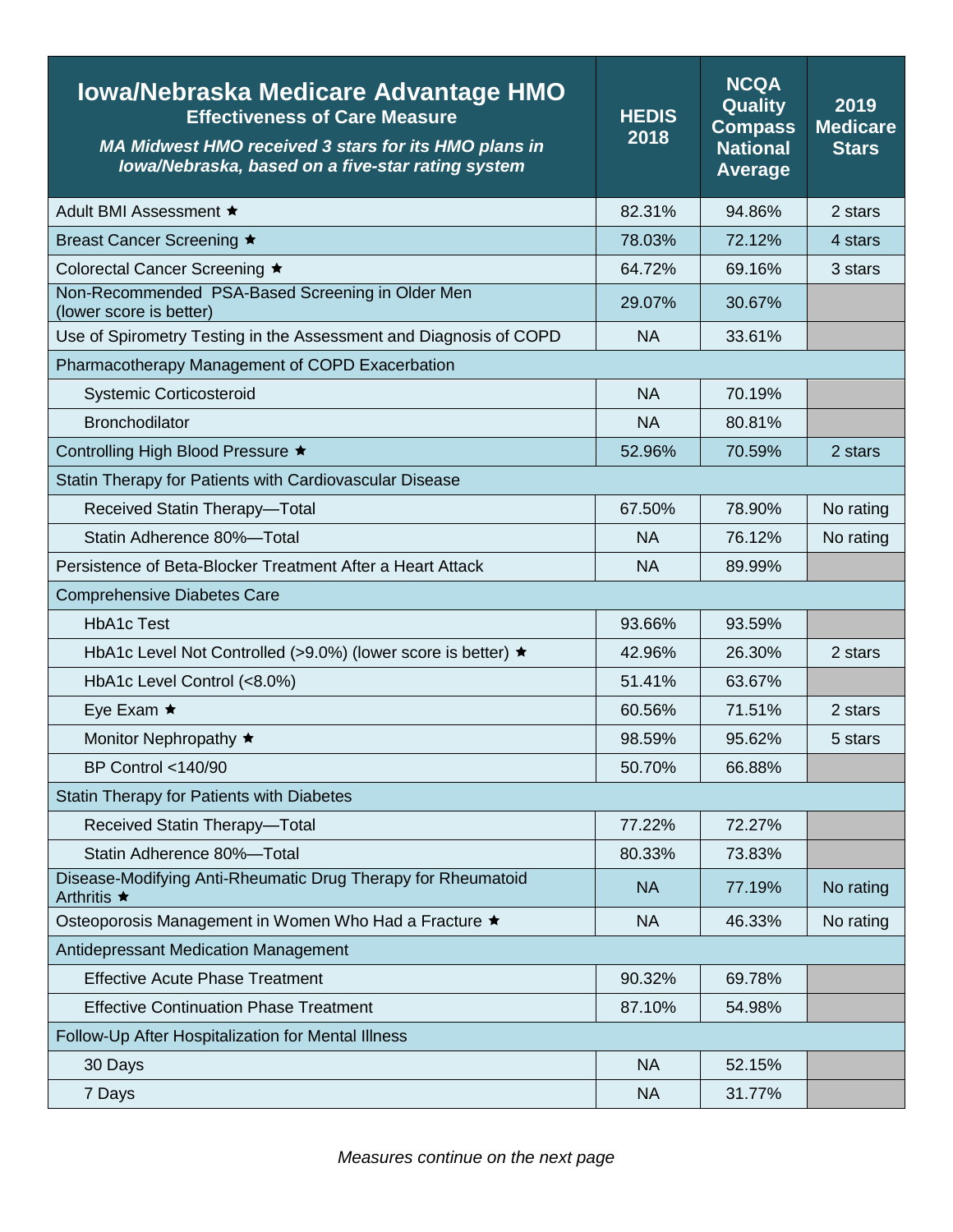| Potentially Harmful Drug-Disease Interactions in Elderly                                  |           |        |        |
|-------------------------------------------------------------------------------------------|-----------|--------|--------|
| Falls (lower score is better)                                                             | 56.76%    | 48.23% |        |
| Dementia (lower score is better)                                                          | <b>NA</b> | 46.71% |        |
| Chronic renal failure (lower score is better)                                             | <b>NA</b> | 11.02% |        |
| Combined (lower score is better)                                                          | 41.10%    | 41.32% |        |
| Use of High-Risk Medications in the Elderly                                               |           |        |        |
| One or More High-Risk Medications (lower score is better)                                 | 9.75%     | 15.25% |        |
| Two or More High-Risk Medications (lower score is better)                                 | 6.04%     | 10.09% |        |
| Initiation and Engagement of Alcohol and Other Drug Dependence Treatment                  |           |        |        |
| Initiation of AOD Treatment Total                                                         | <b>NA</b> | 33.61% |        |
| <b>Engagement of AOD Treatment Total</b>                                                  | NA        | 4.30%  |        |
| <b>Medication Reconciliation Post-Discharge</b>                                           | 34.13%    | 51.68% | 1 star |
| Follow-Up After Emergency Department Visit for Mental Illness                             |           |        |        |
| 30 Days                                                                                   | <b>NA</b> | 47.75% |        |
| 7 Days                                                                                    | <b>NA</b> | 31.78% |        |
| Follow-Up After Emergency Department Visit for Alcohol and Other Drug Abuse or Dependence |           |        |        |
| 30 Days                                                                                   | <b>NA</b> | 12.22% |        |
| 7 Days                                                                                    | <b>NA</b> | 8.34%  |        |

\* Medicare Star Measure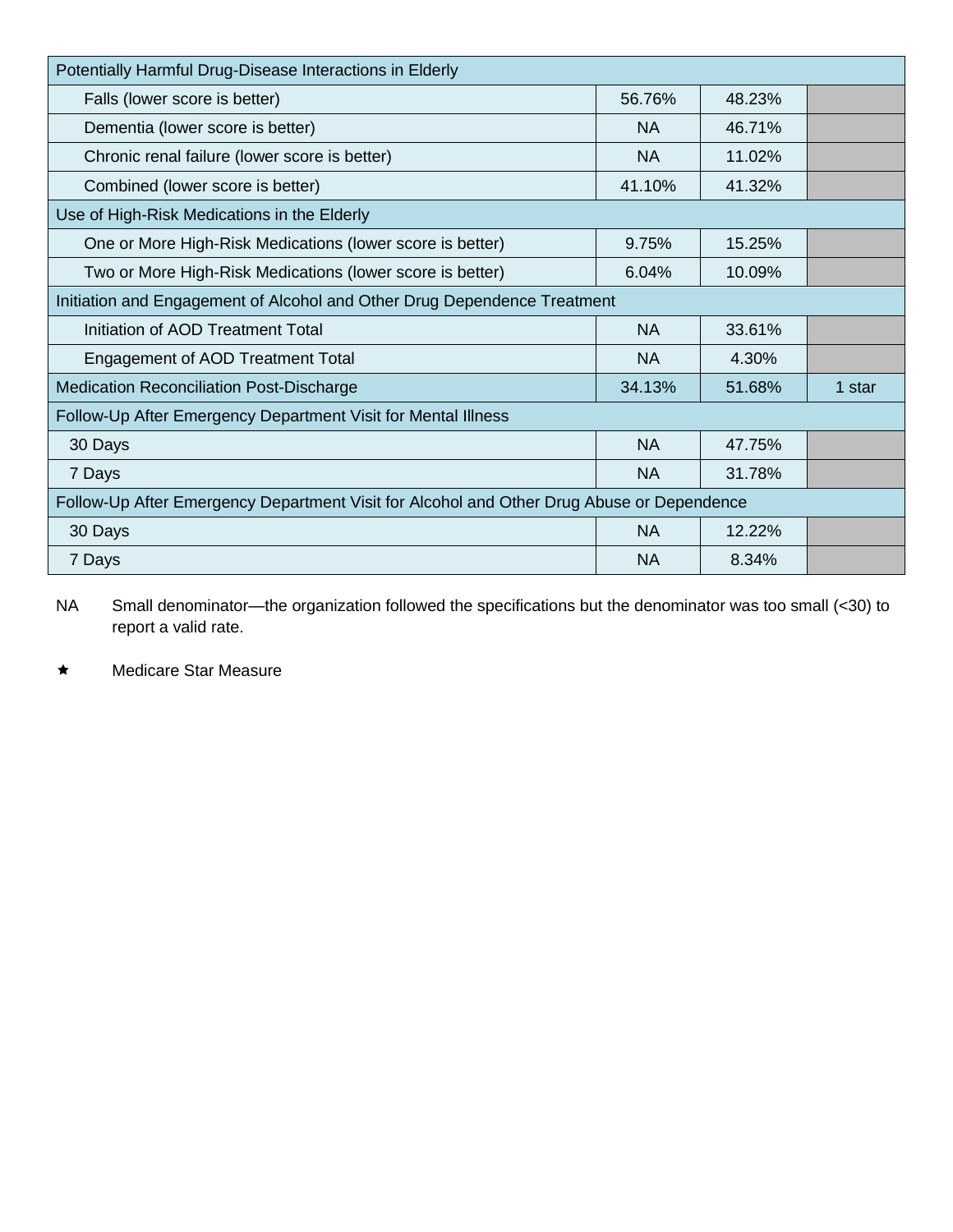| <b>Washington Medicare Advantage HMO</b><br><b>Effectiveness of Care Measure</b><br>MA Northwest HMO received 3 stars for its HMO plans in<br>Washington, based on a five-star rating system | <b>HEDIS</b><br>2018 | <b>NCQA</b><br>Quality<br><b>Compass</b><br><b>National</b><br><b>Average</b> | 2019<br><b>Medicare</b><br><b>Stars</b> |
|----------------------------------------------------------------------------------------------------------------------------------------------------------------------------------------------|----------------------|-------------------------------------------------------------------------------|-----------------------------------------|
| Adult BMI Assessment ★                                                                                                                                                                       | 97.81%               | 96.11%                                                                        | 5 stars                                 |
| Breast Cancer Screening ★                                                                                                                                                                    | 76.94%               | 75.39%                                                                        | 4 stars                                 |
| Colorectal Cancer Screening ★                                                                                                                                                                | 69.83%               | 72.46%                                                                        | 3 stars                                 |
| Non-Recommended PSA-Based Screening in Older Men<br>(lower score is better)                                                                                                                  | 18.21%               | 33.63%                                                                        |                                         |
| Use of Spirometry Testing in the Assessment and Diagnosis of COPD                                                                                                                            | 37.25%               | 37.71%                                                                        |                                         |
| Pharmacotherapy Management of COPD Exacerbation                                                                                                                                              |                      |                                                                               |                                         |
| <b>Systemic Corticosteroid</b>                                                                                                                                                               | 71.23%               | 71.17%                                                                        |                                         |
| <b>Bronchodilator</b>                                                                                                                                                                        | 79.45%               | 78.91%                                                                        |                                         |
| Controlling High Blood Pressure ★                                                                                                                                                            | 68.13%               | 72.45%                                                                        | 3 stars                                 |
| Statin Therapy for Patients with Cardiovascular Disease                                                                                                                                      |                      |                                                                               |                                         |
| Received Statin Therapy-Total                                                                                                                                                                | 86.39%               | 79.48%                                                                        | 5 Stars                                 |
| Statin Adherence 80%-Total                                                                                                                                                                   | 83.03%               | 77.33%                                                                        |                                         |
| Persistence of Beta-Blocker Treatment After a Heart Attack                                                                                                                                   | <b>NA</b>            | 90.00%                                                                        |                                         |
| <b>Comprehensive Diabetes Care</b>                                                                                                                                                           |                      |                                                                               |                                         |
| <b>HbA1c Test</b>                                                                                                                                                                            | 96.84%               | 94.54%                                                                        |                                         |
| HbA1c Level Not Controlled (>9.0%) (lower score is better) ★                                                                                                                                 | 18.49%               | 18.67%                                                                        | 4 stars                                 |
| HbA1c Level Control (<8.0%)                                                                                                                                                                  | 70.80%               | 69.72%                                                                        |                                         |
| Eye Exam $\star$                                                                                                                                                                             | 69.83%               | 75.12%                                                                        | 3 stars                                 |
| Monitor Nephropathy ★                                                                                                                                                                        | 96.35%               | 96.28%                                                                        | 4 stars                                 |
| <b>BP Control &lt;140/90</b>                                                                                                                                                                 | 61.07%               | 70.43%                                                                        |                                         |
| <b>Statin Therapy for Patients with Diabetes</b>                                                                                                                                             |                      |                                                                               |                                         |
| Received Statin Therapy-Total                                                                                                                                                                | 73.95%               | 71.98%                                                                        |                                         |
| Statin Adherence 80%-Total                                                                                                                                                                   | 76.94%               | 74.73%                                                                        |                                         |
| Disease-Modifying Anti-Rheumatic Drug Therapy for Rheumatoid<br>Arthritis ★                                                                                                                  | 87.50%               | 79.36%                                                                        | 4 stars                                 |
| Osteoporosis Management in Women Who Had a Fracture ★                                                                                                                                        | 37.21%               | 48.37%                                                                        | 2 stars                                 |
| <b>Antidepressant Medication Management</b>                                                                                                                                                  |                      |                                                                               |                                         |
| <b>Effective Acute Phase Treatment</b>                                                                                                                                                       | 79.79%               | 71.97%                                                                        |                                         |
| <b>Effective Continuation Phase Treatment</b>                                                                                                                                                | 70.21%               | 56.92%                                                                        |                                         |
| Follow-Up After Hospitalization for Mental Illness                                                                                                                                           |                      |                                                                               |                                         |
| 30 Days                                                                                                                                                                                      | <b>NA</b>            | 55.20%                                                                        |                                         |
| 7 Days                                                                                                                                                                                       | <b>NA</b>            | 34.29%                                                                        |                                         |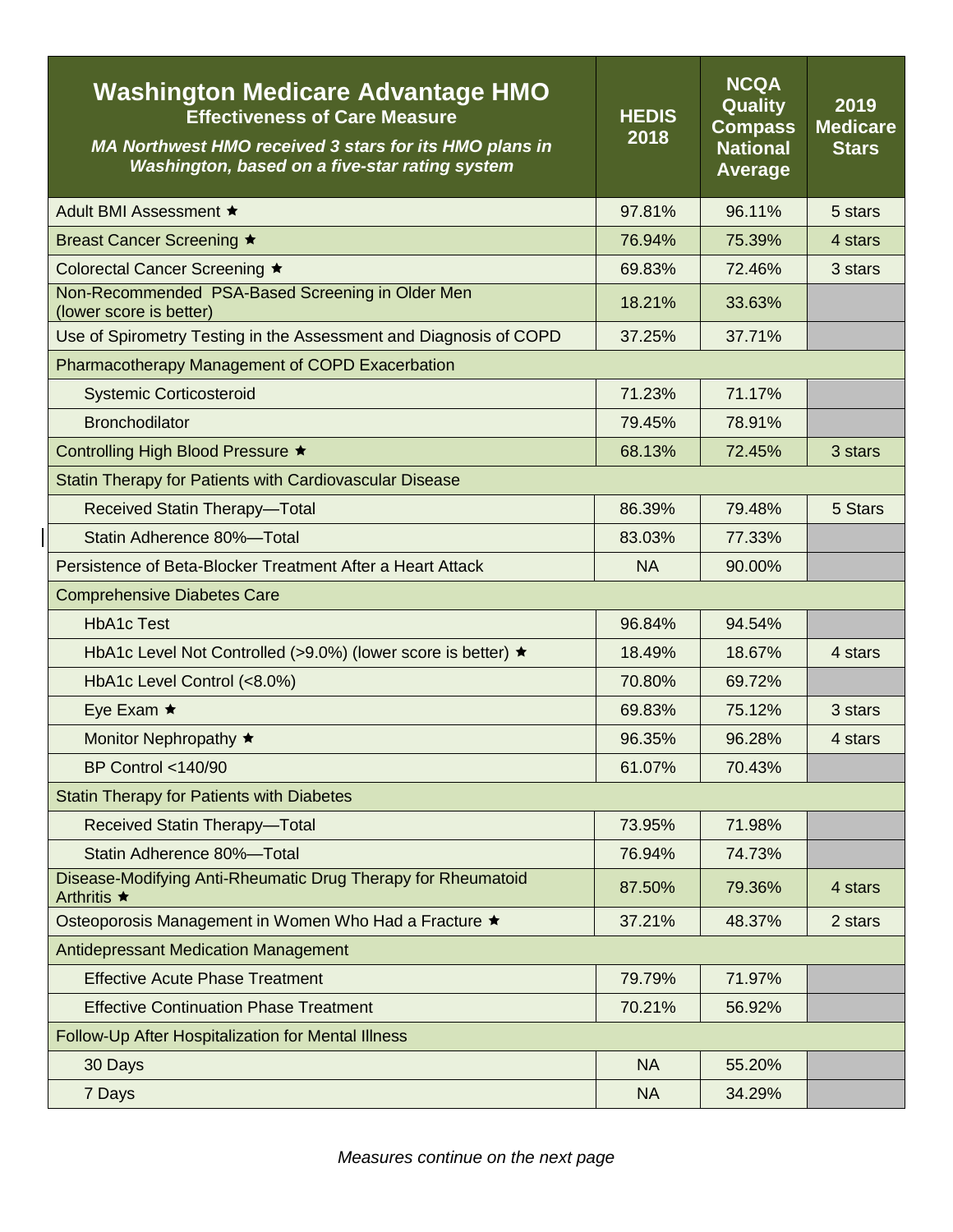| Potentially Harmful Drug-Disease Interactions in Elderly                                  |           |        |        |
|-------------------------------------------------------------------------------------------|-----------|--------|--------|
| Falls (lower score is better)                                                             | 49.83%    | 47.02% |        |
| Dementia (lower score is better)                                                          | 38.96%    | 46.45% |        |
| Chronic renal failure (lower score is better)                                             | 3.57%     | 9.79%  |        |
| Combined (lower score is better)                                                          | 41.49%    | 40.82% |        |
| Use of High-Risk Medications in the Elderly                                               |           |        |        |
| One or More High-Risk Medications (lower score is better)                                 | 10.74%    | 14.13% |        |
| Two or More High-Risk Medications (lower score is better)                                 | 7.28%     | 9.40%  |        |
| Initiation and Engagement of Alcohol and Other Drug Dependence Treatment                  |           |        |        |
| Initiation of AOD Treatment Total                                                         | 37.36%    | 36.08% |        |
| <b>Engagement of AOD Treatment Total</b>                                                  | 4.40%     | 4.84%  |        |
| <b>Medication Reconciliation Post-Discharge</b>                                           | 24.82%    | 57.39% | 1 star |
| Follow-Up After Emergency Department Visit for Mental Illness                             |           |        |        |
| 30 Days                                                                                   | <b>NA</b> | 47.85% |        |
| 7 Days                                                                                    | <b>NA</b> | 32.17% |        |
| Follow-Up After Emergency Department Visit for Alcohol and Other Drug Abuse or Dependence |           |        |        |
| 30 Days                                                                                   | <b>NA</b> | 11.93% |        |
| 7 Days                                                                                    | <b>NA</b> | 8.68%  |        |

\* Medicare Star Measure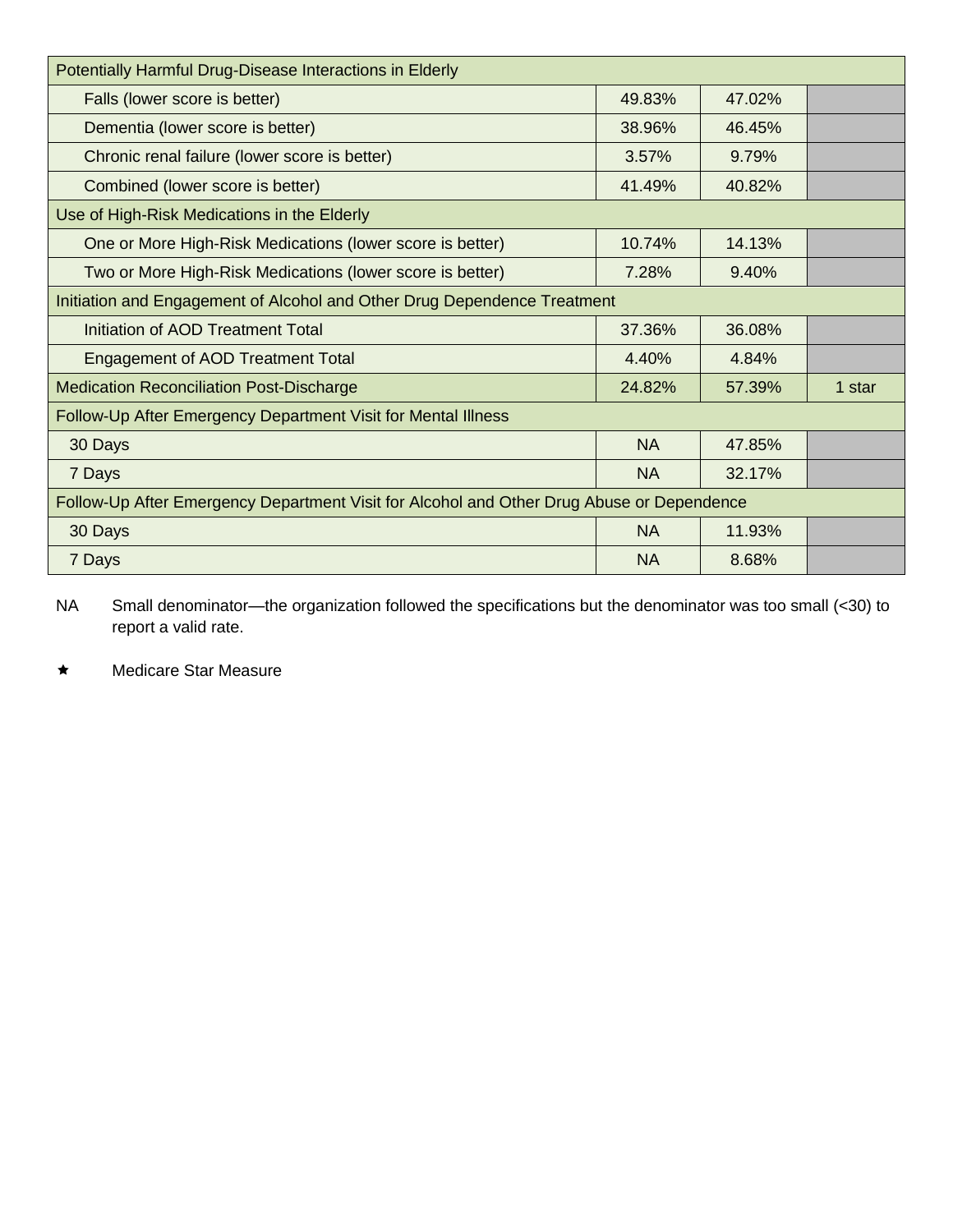| <b>Illinois Marketplace HMO</b><br><b>Effectiveness of Care Measure</b>                       | <b>HEDIS</b><br>2018 | <b>NCQA</b><br>Quality<br><b>Compass</b><br><b>National</b><br><b>Average</b> |
|-----------------------------------------------------------------------------------------------|----------------------|-------------------------------------------------------------------------------|
| <b>Adult BMI Assessment</b>                                                                   | 87.21%               | 79.78%                                                                        |
| Weight Assessment and Counseling for Nutrition and Physical Activity for Children/Adolescents |                      |                                                                               |
| <b>BMI Total</b>                                                                              | 77.37%               | 70.59%                                                                        |
| <b>Nutrition Total</b>                                                                        | 63.02%               | 65.50%                                                                        |
| <b>Physical Activity Total</b>                                                                | 60.10%               | 59.96%                                                                        |
| <b>Childhood Immunization Status-Combo 3</b>                                                  | 75.00%               | 77.67%                                                                        |
| Immunizations for Adolescents-Combo 2                                                         | 9.09%                | 22.30%                                                                        |
| <b>Breast Cancer Screening</b>                                                                | 66.01%               | 72.81%                                                                        |
| <b>Cervical Cancer Screening</b>                                                              | 44.77%               | 75.31%                                                                        |
| <b>Colorectal Cancer Screening</b>                                                            | 46.72%               | 62.43%                                                                        |
| Chlamydia Screening in Women (Age 16-24)                                                      | 36.54%               | 50.16%                                                                        |
| Appropriate Testing for Children With Pharyngitis                                             | 83.54%               | 87.45%                                                                        |
| Appropriate Treatment for Children With Upper Respiratory Infection                           | 73.12%               | 89.19%                                                                        |
| Avoidance of Antibiotic Treatment in Adults with Acute Bronchitis                             | 25.46%               | 30.99%                                                                        |
| Medication Management for People with Asthma (75%)-Total                                      | 68.91%               | 50.48%                                                                        |
| <b>Controlling High Blood Pressure</b>                                                        | 59.61%               | 59.90%                                                                        |
| <b>Comprehensive Diabetes Care</b>                                                            |                      |                                                                               |
| <b>HbA1c Test</b>                                                                             | 90.27%               | 90.96%                                                                        |
| HbA1c Level Control (<8.0%)                                                                   | 57.42%               | 57.48%                                                                        |
| Eye Exam                                                                                      | 38.44%               | 54.06%                                                                        |
| <b>Monitor Nephropathy</b>                                                                    | 90.51%               | 90.38%                                                                        |
| Use of Imaging Studies for Low Back Pain                                                      | 72.35%               | 75.16%                                                                        |
| Antidepressant Medication Management                                                          |                      |                                                                               |
| <b>Effective Acute Phase Treatment</b>                                                        | 73.24%               | 67.11%                                                                        |
| <b>Effective Continuation Phase Treatment</b>                                                 | 58.92%               | 51.53%                                                                        |
| Follow-Up Care for Children Prescribed ADHD Medication                                        |                      |                                                                               |
| Initiation                                                                                    | <b>NA</b>            | 41.13%                                                                        |
| Maintenance                                                                                   | <b>NA</b>            | 47.07%                                                                        |
| Follow-Up After Hospitalization for Mental Illness                                            |                      |                                                                               |
| 7 Days                                                                                        | 46.55%               | 46.63%                                                                        |

*Measures continue on the next page*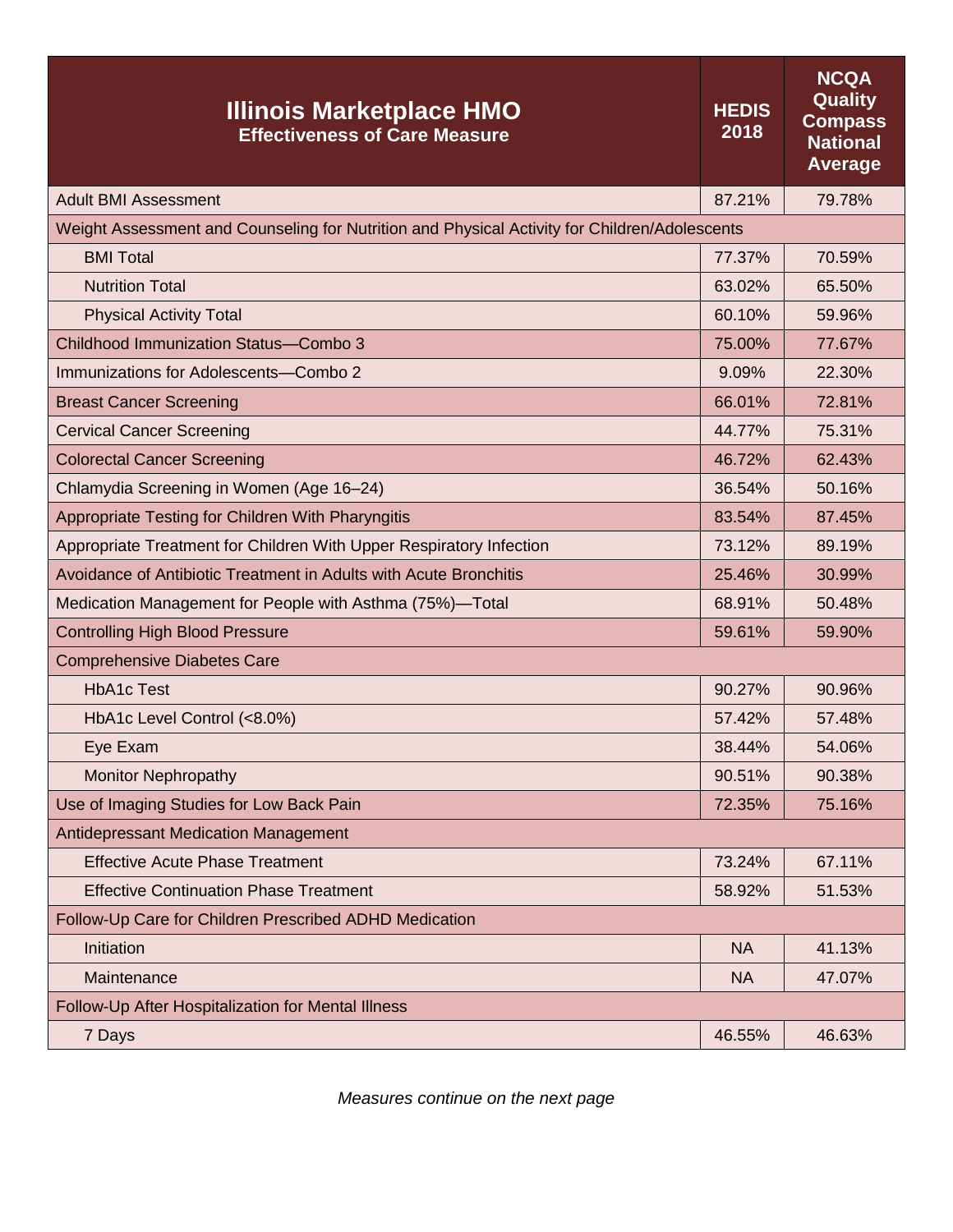| Annual Monitoring for Patients on Persistent Medications                                 |        |           |
|------------------------------------------------------------------------------------------|--------|-----------|
| Angiotensin converting enzyme (ACE) inhibitors or angiotensin receptor<br>blockers (ARB) | 81.11% | 83.92%    |
| <b>Diuretics</b>                                                                         | 81.13% | 83.38%    |
| Total                                                                                    | 81.12% | 83.71%    |
| <b>Annual Dental Visit</b>                                                               |        |           |
| Total                                                                                    | 36.62% | <b>NA</b> |
| Initiation and Engagement of Alcohol and Other Drug Dependence Treatment                 |        |           |
| Initiation of AOD Treatment Total                                                        | 36.10% | 36.11%    |
| <b>Engagement of AOD Treatment Total</b>                                                 | 9.54%  | 12.65%    |
| <b>Prenatal and Postpartum Care</b>                                                      |        |           |
| <b>Timeliness of Prenatal Care</b>                                                       | 86.34% | 84.34%    |
| Postpartum Care                                                                          | 86.34% | 75.05%    |
| <b>Proportion of Days Covered</b>                                                        |        |           |
| Renin Angiotensin System (RAS) Antagonists                                               | 79.56% | <b>NA</b> |
| Diabetes All Class                                                                       | 75.57% | NA        |
| <b>Statins</b>                                                                           | 72.88% | <b>NA</b> |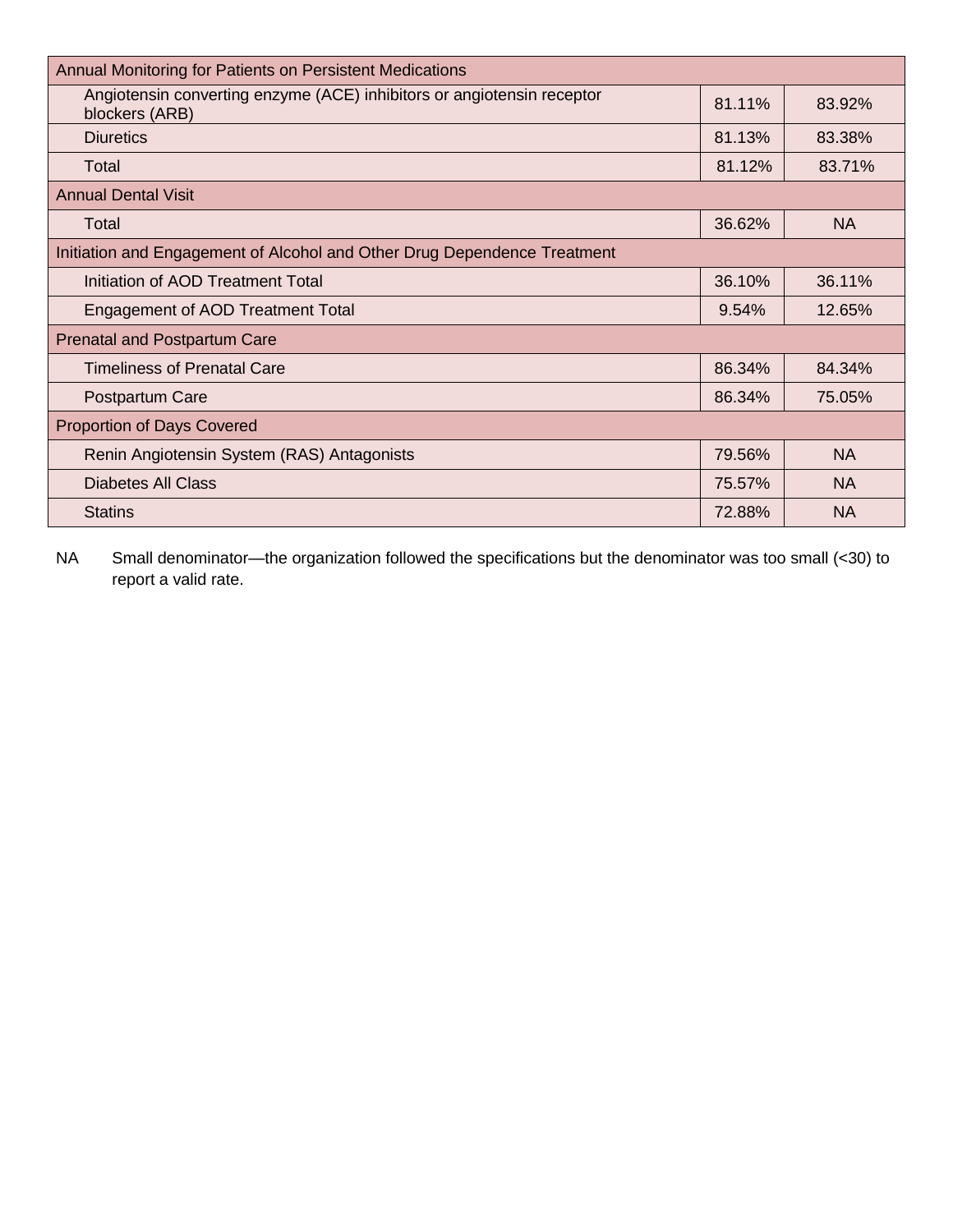| <b>Illinois Marketplace POS</b><br><b>Effectiveness of Care Measure</b>                       | <b>HEDIS</b><br>2018 | <b>NCQA</b><br><b>Quality</b><br><b>Compass</b><br><b>National</b><br><b>Average</b> |
|-----------------------------------------------------------------------------------------------|----------------------|--------------------------------------------------------------------------------------|
| <b>Adult BMI Assessment</b>                                                                   | 87.21%               | 79.78%                                                                               |
| Weight Assessment and Counseling for Nutrition and Physical Activity for Children/Adolescents |                      |                                                                                      |
| <b>BMI Total</b>                                                                              | 75.67%               | 70.59%                                                                               |
| <b>Nutrition Total</b>                                                                        | 54.50%               | 65.50%                                                                               |
| <b>Physical Activity Total</b>                                                                | 48.91%               | 59.96%                                                                               |
| <b>Breast Cancer Screening</b>                                                                | 68.30%               | 72.81%                                                                               |
| Childhood Immunization Status-Combo 3                                                         | 70.97%               | 77.67%                                                                               |
| Immunizations for Adolescents-Combo 2                                                         | <b>NA</b>            | 22.30%                                                                               |
| <b>Cervical Cancer Screening</b>                                                              | 51.34%               | 75.31%                                                                               |
| <b>Colorectal Cancer Screening</b>                                                            | 51.82%               | 62.43%                                                                               |
| Chlamydia Screening in Women (Age 16-24)                                                      | 26.05%               | 50.16%                                                                               |
| Appropriate Testing for Children With Pharyngitis                                             | 78.57%               | 87.45%                                                                               |
| Appropriate Treatment for Children With Upper Respiratory Infection                           | 78.57%               | 89.19%                                                                               |
| Avoidance of Antibiotic Treatment in Adults with Acute Bronchitis                             | 37.50%               | 30.99%                                                                               |
| Medication Management for People with Asthma (75%)-Total                                      | 54.55%               | 50.48%                                                                               |
| <b>Controlling High Blood Pressure</b>                                                        | 60.83%               | 59.90%                                                                               |
| <b>Comprehensive Diabetes Care</b>                                                            |                      |                                                                                      |
| <b>HbA1c Test</b>                                                                             | 92.21%               | 90.96%                                                                               |
| HbA1c Level Control (<8.0%)                                                                   | 62.53%               | 57.48%                                                                               |
| Eye Exam                                                                                      | 41.12%               | 54.06%                                                                               |
| <b>Monitor Nephropathy</b>                                                                    | 87.83%               | 90.38%                                                                               |
| Use of Imaging Studies for Low Back Pain                                                      | 69.86%               | 75.16%                                                                               |
| <b>Antidepressant Medication Management</b>                                                   |                      |                                                                                      |
| <b>Effective Acute Phase Treatment</b>                                                        | 68.04%               | 67.11%                                                                               |
| <b>Effective Continuation Phase Treatment</b>                                                 | 54.64%               | 51.53%                                                                               |
| Follow-Up Care for Children Prescribed ADHD Medication                                        |                      |                                                                                      |
| Initiation                                                                                    | <b>NA</b>            | 41.13%                                                                               |
| Maintenance                                                                                   | <b>NA</b>            | 47.07%                                                                               |
| Follow-Up After Hospitalization for Mental Illness                                            |                      |                                                                                      |
| 7 Days                                                                                        | <b>NA</b>            | 46.63%                                                                               |

*Measures continue on the next page*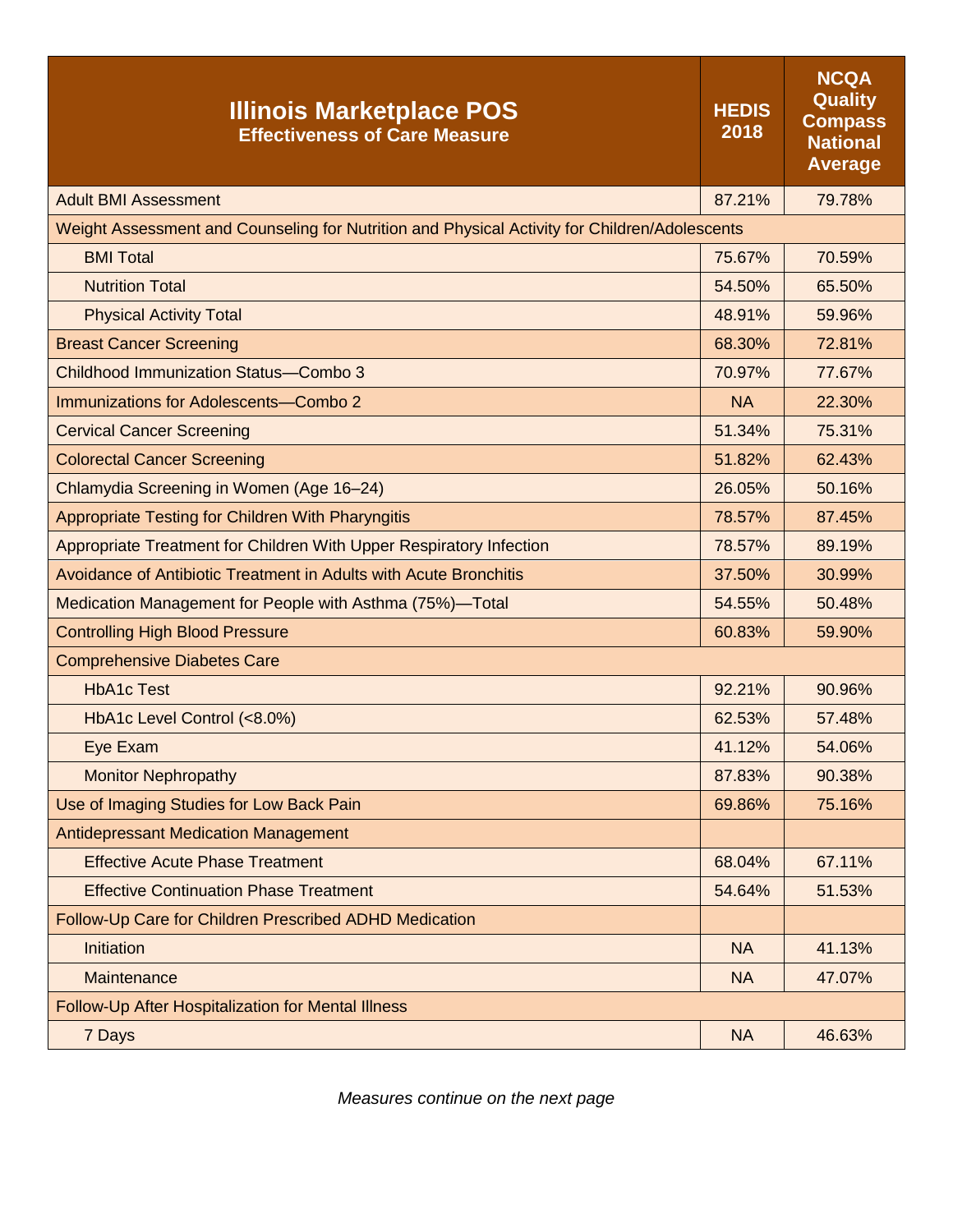| <b>Annual Monitoring for Patients on Persistent Medications</b>                          |        |           |  |  |
|------------------------------------------------------------------------------------------|--------|-----------|--|--|
| Angiotensin converting enzyme (ACE) inhibitors or angiotensin receptor<br>blockers (ARB) | 78.91% | 83.92%    |  |  |
| <b>Diuretics</b>                                                                         | 78.62% | 83.38%    |  |  |
| Total                                                                                    | 78.79% | 83.71%    |  |  |
| <b>Annual Dental Visit</b>                                                               |        |           |  |  |
| Total                                                                                    | 41.34% | <b>NA</b> |  |  |
| Initiation and Engagement of Alcohol and Other Drug Dependence Treatment                 |        |           |  |  |
| Initiation of AOD Treatment Total                                                        | 35.85% | 36.11%    |  |  |
| <b>Engagement of AOD Treatment Total</b>                                                 | 11.32% | 12.65%    |  |  |
| <b>Prenatal and Postpartum Care</b>                                                      |        |           |  |  |
| <b>Timeliness of Prenatal Care</b>                                                       | 95.12% | 84.34%    |  |  |
| <b>Postpartum Care</b>                                                                   | 85.37% | 75.05%    |  |  |
| <b>Proportion of Days Covered</b>                                                        |        |           |  |  |
| Renin Angiotensin System (RAS) Antagonists                                               | 81.07% | <b>NA</b> |  |  |
| <b>Diabetes All Class</b>                                                                | 74.86% | <b>NA</b> |  |  |
| <b>Statins</b>                                                                           | 75.36% | <b>NA</b> |  |  |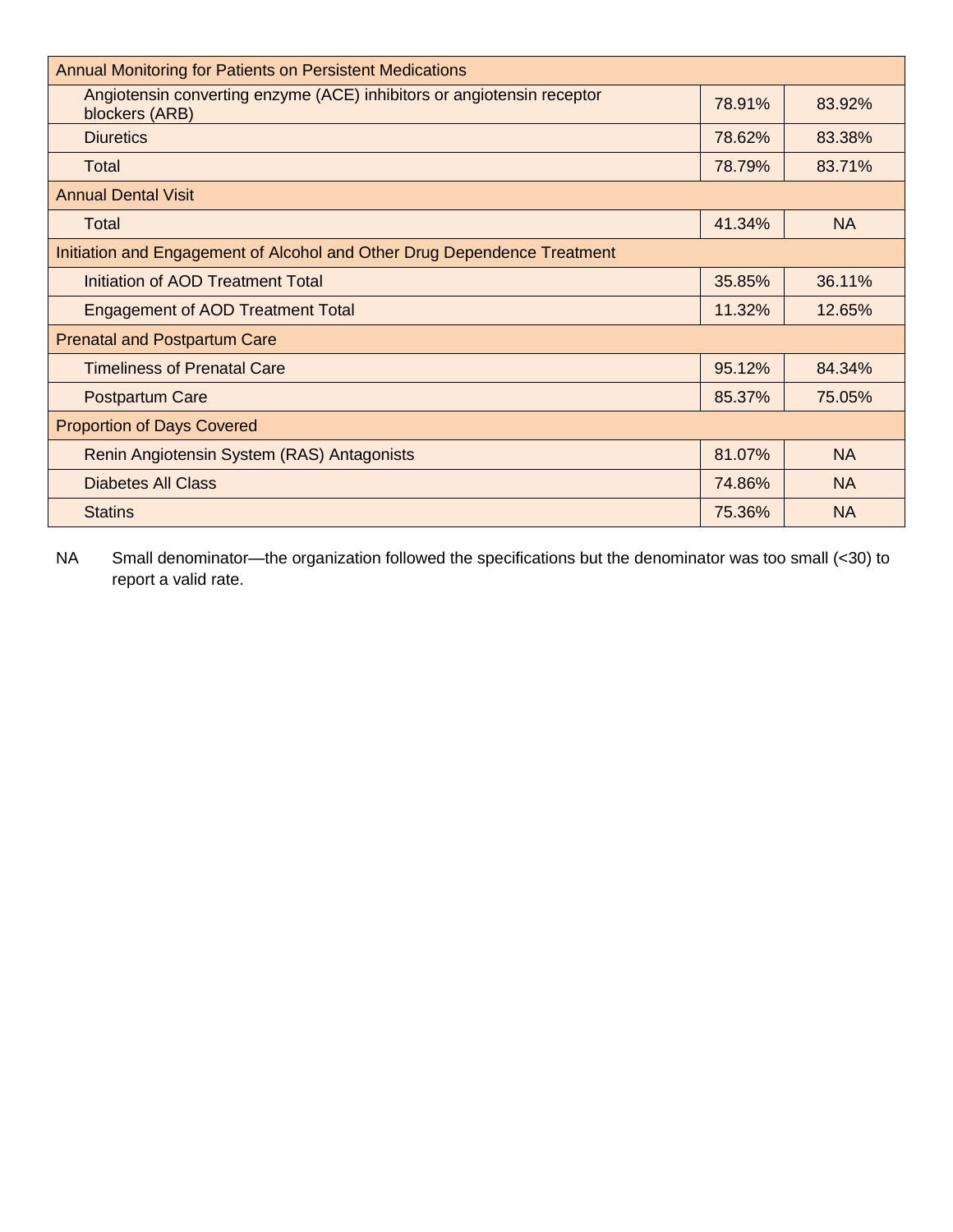## **2018 CAHPS® Results**

|                                      | <b>Commercial</b><br><b>HMO/POS</b> | <b>Medicare HMO</b><br><b>Illinois</b> | <b>Medicare HMO</b><br><b>Northwest</b> |
|--------------------------------------|-------------------------------------|----------------------------------------|-----------------------------------------|
| <b>Getting Needed Care</b>           | 90.14%                              | 93.51%                                 | 88.64%                                  |
| <b>Getting Care Quickly</b>          | 88.84%                              | 87.34%                                 | 86.97%                                  |
| <b>How Well Doctors Communicate</b>  | 96.62%                              | 96.85%                                 | 96.53%                                  |
| <b>Customer Service</b>              | 90.18%                              | 96.14%                                 | 96.58%                                  |
| <b>Claims Processing</b>             | 87.99%                              | Not a MA measure                       | Not a MA measure                        |
| <b>Shared Decision Making</b>        | 82.61%                              | Not a MA measure                       | Not a MA measure                        |
| <b>Plan Information on Cost</b>      | 67.88%                              | Not a MA measure                       | Not a MA measure                        |
| Rating of Personal Doctor            | 90.0%                               | 96.11%                                 | 94.75%                                  |
| Rating of Specialist Seen Most Often | 89.95%                              | 94.44%                                 | 94.84%                                  |
| Rating of All Health Care            | 81.36%                              | 94.84%                                 | 90.91%                                  |
| Rating of Health Plan                | 70.09%                              | 95.97%                                 | 86.27%                                  |

CAHPS $^{\circ}$  is a registered trademark of the Agency for Healthcare Research and Quality (AHRQ).

## **QHP Member Experience Survey Results**

|                                      | <b>Exchange HMO</b> | <b>Exchange POS</b> |
|--------------------------------------|---------------------|---------------------|
| <b>Getting Needed Care</b>           | 91.08%              | 91.54%              |
| <b>Getting Care Quickly</b>          | 88.45%              | 81.48%              |
| <b>How Well Doctors Communicate</b>  | 96.81%              | 96.62%              |
| <b>Customer Service</b>              | 89.72%              | 87.66%              |
| <b>Claims Processing</b>             | Not a QHP measure   | Not a QHP measure   |
| <b>Shared Decision Making</b>        | Not a QHP measure   | Not a QHP measure   |
| <b>Plan Information on Cost</b>      | Not a QHP measure   | Not a QHP measure   |
| Rating of Personal Doctor            | 94.50%              | 94.74%              |
| Rating of Specialist Seen Most Often | 95.69%              | 95.17%              |
| Rating of All Health Care            | 90.98%              | 90.73%              |
| Rating of Health Plan                | 70.45%              | 68.98%              |

The Qualified Health Plan (QHP) Enrollee Survey is a consumer experience survey that assesses enrollee experience with QHPs offered through Marketplaces.